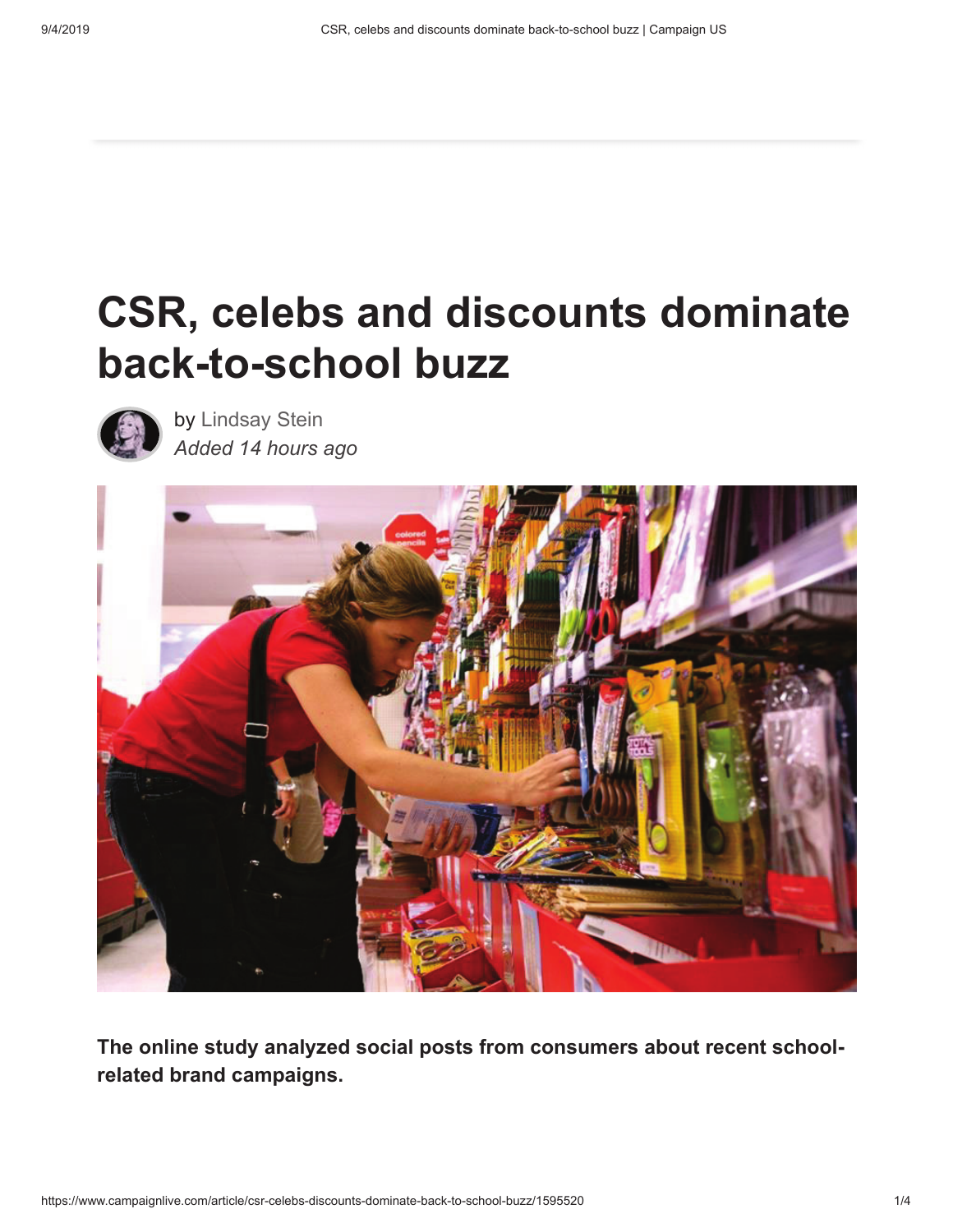This back-to-school season, consumers are most excited about brands and retailers that have discounts or offers, as well as social responsibility and celebrity or influencer tie-ins, according to a new study.

The online study, conducted by multinational big data research company MavenMagnet, analyzed 23,980 posts from consumers between July 1 and August 15 around their perception of 12 top brand campaigns for back-to-school. The data was sampled from various sources, including forums, news sites, Twitter, Facebook, Instagram, YouTube and more.

Brands and retailers of all sizes and scale ran campaigns this season, such as Walmart, Target, Kohl's, Hollister, Ikea, Amazon, Apple, Bed Bath & Beyond, Justice and Erin Condren.

Among the campaigns, those with deals, contests, discounts and freebies, received a very high positive sentiment from consumers (96 percent).

The brands that donated to a cause as part of their back-to-school efforts were also very well-received by consumers.

Aditya Ghuwalewala, founder and CEO of MavenMagnet, said that the CSR focus among consumers "was evident in campaigns of brands such as Amazon, Staples and Ikea and were positively received by the consumers."

The use of celebrities and influencers, he added, worked most of the time, particularly around ideas for dorm rooms, apparel and computing products. But sometimes, the study revealed, the celeb or influencer integration would overshadow the actual brand itself, such as Emma Chamberlain with Hollister.

Shaquille O'Neal was appreciated for his charitable initiative Shaq-to-School, which drove positive buzz around mainstream celebrity brand associations.

Being early isn't always better. Brands that released back-to-school commercials and in-store displays during the study were viewed with negative sentiments among students because they caused stress and were associated with the end of summer. Content that showcased children being excited about back-to-school was received with negative sentiment from parents, who viewed the ads as unrealistic.